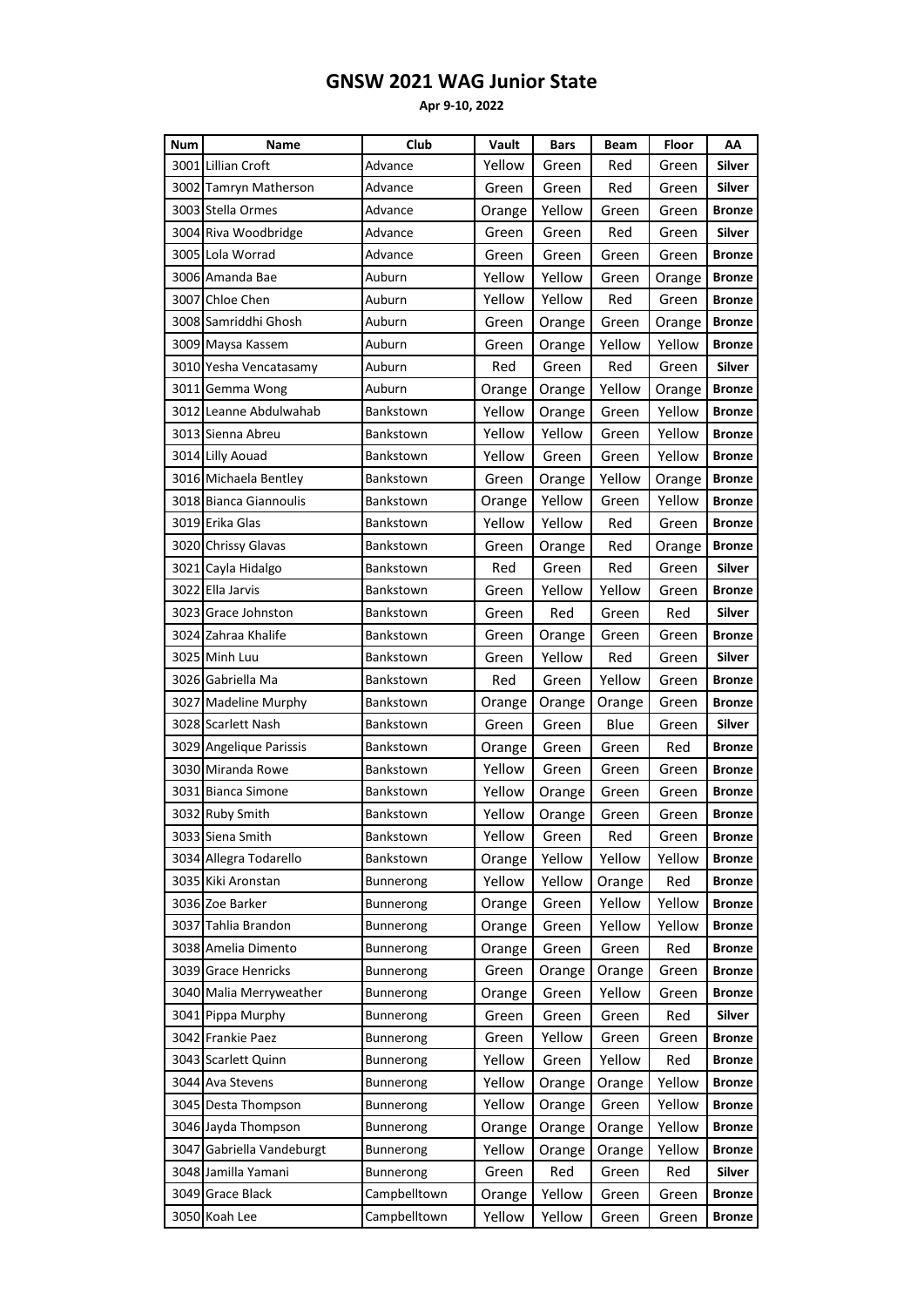| Num | Name                    | Club         | Vault  | <b>Bars</b> | <b>Beam</b> | Floor  | AA            |
|-----|-------------------------|--------------|--------|-------------|-------------|--------|---------------|
|     | 3051 Caelyn May         | Campbelltown | Yellow | Green       | Orange      | Orange | <b>Bronze</b> |
|     | 3052 Keighley May       | Campbelltown | Orange | Green       | Orange      | Green  | <b>Bronze</b> |
|     | 3053 Ruby Schwarze      | Campbelltown | Green  | Green       | Yellow      | Green  | <b>Bronze</b> |
|     | 3054 Indienna Evans     | Castle Hill  | Orange | Yellow      | Red         | Red    | <b>Bronze</b> |
|     | 3055 Lily Fitton        | Castle Hill  | Orange | Green       | Green       | Red    | <b>Bronze</b> |
|     | 3056 Sofia Garcia       | Castle Hill  | Orange | Green       | Green       | Red    | <b>Bronze</b> |
|     | 3057 Abbey Glass        | Castle Hill  | Orange | Green       | Green       | Green  | <b>Bronze</b> |
|     | 3058 Rucha Hedvikar     | Castle Hill  | Yellow | Yellow      | Green       | Red    | <b>Bronze</b> |
|     | 3059 Alyssa Madirazza   | Castle Hill  | Orange | Yellow      | Green       | Green  | <b>Bronze</b> |
|     | 3060 Claire Ni          | Castle Hill  | Red    | Green       | Red         | Blue   | Gold          |
|     | 3061 Sophie Nikoletti   | Castle Hill  | Red    | Green       | Green       | Red    | Gold          |
|     | 3062 Ruby Rimmer        | Castle Hill  | Yellow | Yellow      | Green       | Red    | <b>Bronze</b> |
|     | 3063 Olivia Sayers      | Castle Hill  | Red    | Yellow      | Yellow      | Red    | Silver        |
|     | 3064 Natasha Tan        | Castle Hill  | Green  | Green       | Green       | Red    | <b>Silver</b> |
|     | 3065 Ava Wang           | Castle Hill  | Green  | Green       | Red         | Red    | <b>Silver</b> |
|     | 3066 Mckenna Barnier    | D'Vine       | Red    | Blue        | Red         | Red    | Gold          |
|     | 3067 Makayla Bourke     | D'Vine       | Red    | Red         | Red         | Green  | Gold          |
|     | 3068 Lucy Cornell       | D'Vine       | Red    | Red         | Blue        | Blue   | Gold          |
|     | 3072 Mikayla Galea      | D'Vine       | Yellow | Green       | Red         | Red    | Gold          |
|     | 3073 Emily-Rose Hooke   | D'Vine       | Green  | Green       | Green       | Yellow | <b>Bronze</b> |
|     | 3074 Lana Hughs         | D'Vine       | Red    | Blue        | Red         | Red    | Gold          |
|     | 3075 Amira Jospeph      | D'Vine       | Yellow | Yellow      | Red         | Red    | Silver        |
|     | 3076 Oceannca Klidaras  | D'Vine       | Red    | Red         | Red         | Blue   | Gold          |
|     | 3077 Sofia Patten       | D'Vine       | Blue   | Red         | Blue        | Red    | Gold          |
|     | 3078 Hayley Pullbook    | D'Vine       | Green  | Red         | Green       | Red    | Gold          |
|     | 3079 Hailee Ristuccia   | D'Vine       | Red    | Red         | Blue        | Blue   | Gold          |
|     | 3080 Tianna Schofield   | D'Vine       | Green  | Green       | Yellow      | Red    | Silver        |
|     | 3081 Millie Taylor      | D'Vine       | Red    | Red         | Blue        | Blue   | Gold          |
|     | 3082 Sofia Vergara      | D'Vine       | Red    | Green       | Blue        | Red    | Gold          |
|     | 3083 Layla Waugh        | D'Vine       | Yellow | Red         | Red         | Blue   | Silver        |
|     | 3084 Mia Wilkinson      | D'Vine       | Red    | Green       | Blue        | Red    | Gold          |
|     | 3085 Emily Williams     | D'Vine       | Blue   | Red         | Blue        | Blue   | Gold          |
|     | 3086 Ruth Banister      | Endeavour    | Green  | Red         | Red         | Yellow | Silver        |
|     | 3087 Malena Beltrame    | Endeavour    | Yellow | Red         | Red         | Orange | <b>Bronze</b> |
|     | 3089 Taylah Kenney      | Endeavour    | Red    | Red         | Red         | Orange | Silver        |
|     | 3091 Ingrid Shearer     | Endeavour    | Yellow | Orange      | Green       | Orange | <b>Bronze</b> |
|     | 3093 Juliana Aguilar    | Evolve       | Red    | Green       | Red         | Green  | Gold          |
|     | 3094 Georgia Alexander  | Evolve       | Red    | Green       | Red         | Red    | Gold          |
|     | 3095 Isabelle Alexander | Evolve       | Green  | Red         | Red         | Blue   | Gold          |
|     | 3096 Aryana Bezan       | Evolve       | Yellow | Red         | Green       | Red    | Silver        |
|     | 3097 Sophie Blackmore   | Evolve       | Green  | Green       | Green       | Red    | Silver        |
|     | 3098 Chiara Chiddo      | Evolve       | Green  | Green       | Red         | Green  | <b>Silver</b> |
|     | 3099 Addison Driver     | Evolve       | Red    | Green       | Green       | Red    | Silver        |
|     | 3100 Emily Francica     | Evolve       | Red    | Red         | Blue        | Blue   | Gold          |
|     | 3101 Chiu Wing Ho       | Evolve       | Yellow | Green       | Red         | Blue   | Silver        |
|     | 3102 Miranda Kedward    | Evolve       | Yellow | Orange      | Yellow      | Green  | <b>Bronze</b> |
|     | 3104 Liliana Makira     | Evolve       | Green  | Yellow      | Green       | Red    | <b>Bronze</b> |
|     | 3105 Amelie Pelaez      | Evolve       | Green  | Green       | Red         | Red    | Silver        |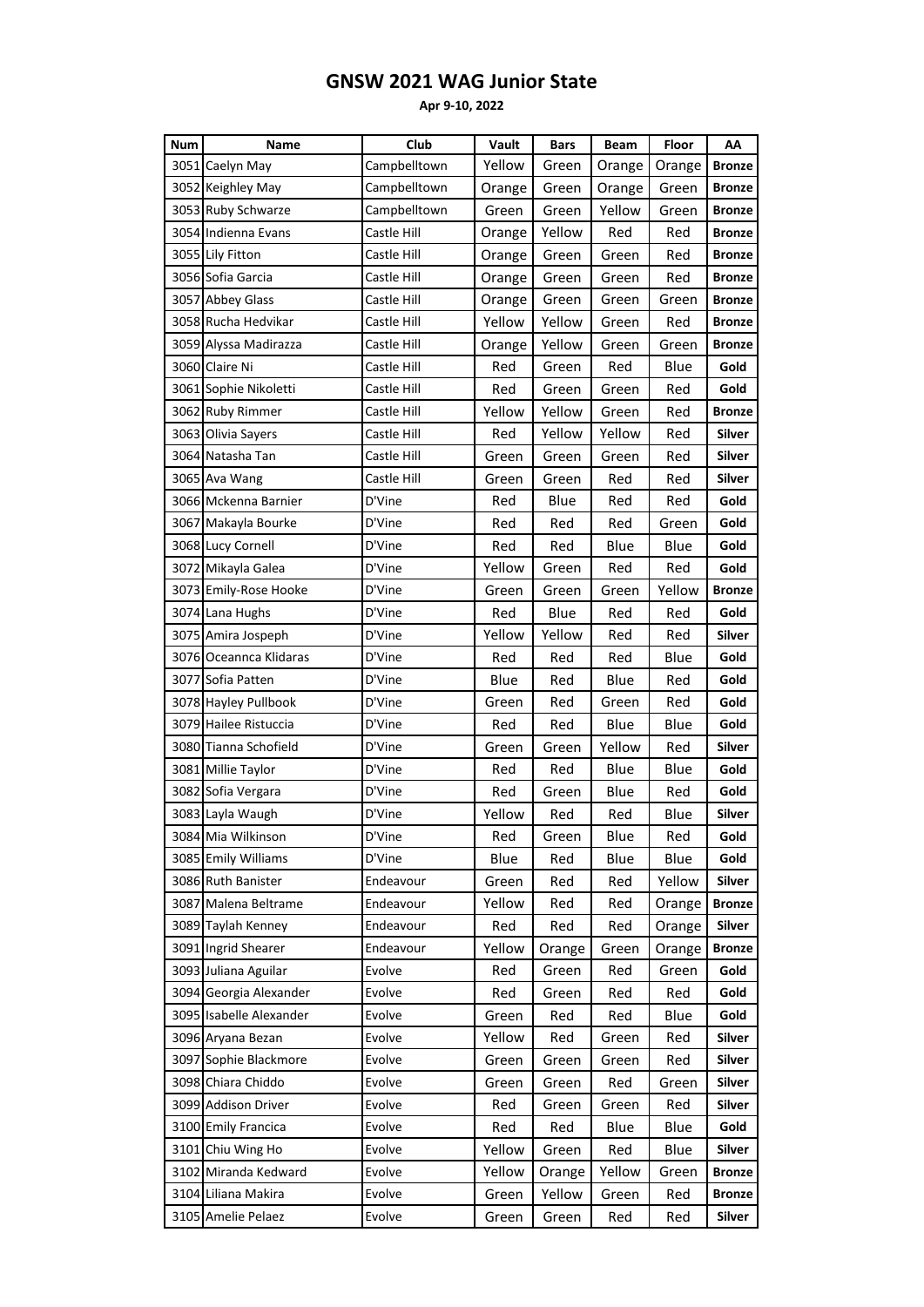| <b>Num</b> | Name                     | Club       | Vault  | <b>Bars</b> | <b>Beam</b> | Floor  | AA            |
|------------|--------------------------|------------|--------|-------------|-------------|--------|---------------|
|            | 3106 Addison Renshaw     | Evolve     | Red    | Yellow      | Red         | Green  | <b>Silver</b> |
|            | 3107 Ishi Sridharan      | Evolve     | Red    | Red         | Red         | Red    | Gold          |
|            | 3108 Casey Sterk         | Evolve     | Green  | Green       | Blue        | Red    | Gold          |
|            | 3109 Selin Sun           | Evolve     | Red    | Green       | Red         | Blue   | Gold          |
|            | 3110 Lily Walter         | Evolve     | Green  | Green       | Green       | Red    | <b>Silver</b> |
|            | 3111 Scarlett Ward       | Evolve     | Green  | Green       | Red         | Green  | Silver        |
|            | 3112 Georgia Williamson  | Evolve     | Red    | Red         | Green       | Red    | Gold          |
|            | 3113 Clarissa Beddous    | Five Dock  | Red    | Green       | Red         | Blue   | Gold          |
|            | 3114 Kailiana Chung      | Five Dock  | Red    | Green       | Blue        | Red    | Gold          |
|            | 3115 Verona Di Santo     | Five Dock  | Green  | Green       | Red         | Red    | <b>Silver</b> |
|            | 3116 Tessa Ferdnando     | Five Dock  | Green  | Red         | Red         | Red    | Gold          |
|            | 3117 Tara Flynn          | Five Dock  | Red    | Red         | Red         | Red    | Gold          |
|            | 3118 Ria Kiran           | Five Dock  | Green  | Green       | Red         | Blue   | Gold          |
|            | 3119 Charlotte Langdon   | Five Dock  | Green  | Red         | Red         | Red    | Gold          |
|            | 3120 Harper-Lee Sayhoun  | Five Dock  | Green  | Green       | Green       | Red    | <b>Silver</b> |
|            | 3121 Charlotte Senda     | Five Dock  | Yellow | Red         | Yellow      | Red    | Silver        |
|            | 3122 Freya Vincent       | Five Dock  | Green  | Red         | Yellow      | Green  | <b>Silver</b> |
|            | 3123 Isobel Williams     | Five Dock  | Yellow | Red         | Red         | Green  | <b>Silver</b> |
|            | 3124 Charlotte Chai      | Infinity   | Green  | Red         | Red         | Red    | Gold          |
|            | 3125 Caitlin Commins     | Infinity   | Red    | Red         | Red         | Blue   | Gold          |
|            | 3126 Juliet Cooper       | Infinity   | Yellow | Red         | Red         | Red    | Silver        |
|            | 3127 Martina Pimienta    | Infinity   | Red    | Red         | Green       | Red    | Gold          |
|            | 3128 Elka Wines          | Infinity   | Red    | Green       | Green       | Red    | <b>Silver</b> |
|            | 3130 Isabella Zhong      | Infinity   | Green  | Red         | Red         | Blue   | Gold          |
|            | 3131 Phoebe Gerasimou    | Kogarah    | Orange |             | Yellow      | Red    | <b>Bronze</b> |
|            | 3132 Charlotte Stringer  | Kogarah    | Orange | Green       | Yellow      | Red    | <b>Bronze</b> |
|            | 3134 Paige Dunlop        | Macarthur  | Yellow | Yellow      | Green       | Yellow | Bronze        |
|            | 3135 Emma Cook           | <b>MLC</b> | Green  | Blue        | Red         | Blue   | Gold          |
|            | 3136 Charlotte Costa     | <b>MLC</b> | Green  | Green       | Green       | Red    | <b>Silver</b> |
|            | 3137 Olivia Ristevski    | <b>MLC</b> | Orange | Green       | Red         | Red    | Silver        |
|            | 3138 Isabella Ritchie    | MLC        | Yellow | Red         | Red         | Blue   | Gold          |
|            | 3139 Jasmine Wang        | <b>MLC</b> | Green  | Green       | Red         | Red    | Gold          |
|            | 3140 Winter Wawn         | MLC        | Green  | Red         | Red         | Red    | Gold          |
|            | 3141 Edie White          | MLC        | Red    | Red         | Red         | Blue   | Gold          |
|            | 3142 Imogen Cooke        | Phoenix    | Orange | Yellow      | Green       | Yellow | <b>Bronze</b> |
|            | 3143 Wafaa Hadri         | Phoenix    | Green  | Orange      | Green       | Orange | <b>Bronze</b> |
|            | 3144 Tara McManus        | Phoenix    | Green  | Green       | Red         | Green  | <b>Silver</b> |
|            | 3145 Sienna Nash         | Phoenix    | Orange | Green       | Red         | Green  | <b>Bronze</b> |
|            | 3146 Layla Smutek        | Phoenix    | Green  | Orange      | Yellow      | Yellow | <b>Bronze</b> |
|            | 3147 Indigo Bawelkiewicz | PLC        | Red    | Green       | Red         | Green  | Silver        |
|            | 3148 Liv Caldwell        | PLC        | Orange | Orange      | Green       | Orange | <b>Bronze</b> |
|            | 3149 Madeleine Goldsmith | PLC        | Red    | Yellow      | Red         | Green  | Silver        |
|            | 3150 Zabby Kam           | PLC        | Green  | Green       | Red         | Red    | Gold          |
|            | 3151 Jacqueline Li       | PLC        | Yellow | Green       | Red         | Green  | <b>Bronze</b> |
|            | 3152 Jessica Lindsay     | PLC        | Yellow | Green       | Green       | Yellow | <b>Bronze</b> |
|            | 3153 Chloe Low           | PLC        | Yellow | Yellow      | Blue        | Green  | Silver        |
|            | 3154 Charlotte Miller    | PLC        | Green  | Yellow      | Red         | Yellow | <b>Bronze</b> |
|            | 3155 Ayva Semrani        | <b>PLC</b> | Red    | Red         | Blue        | Red    | Gold          |